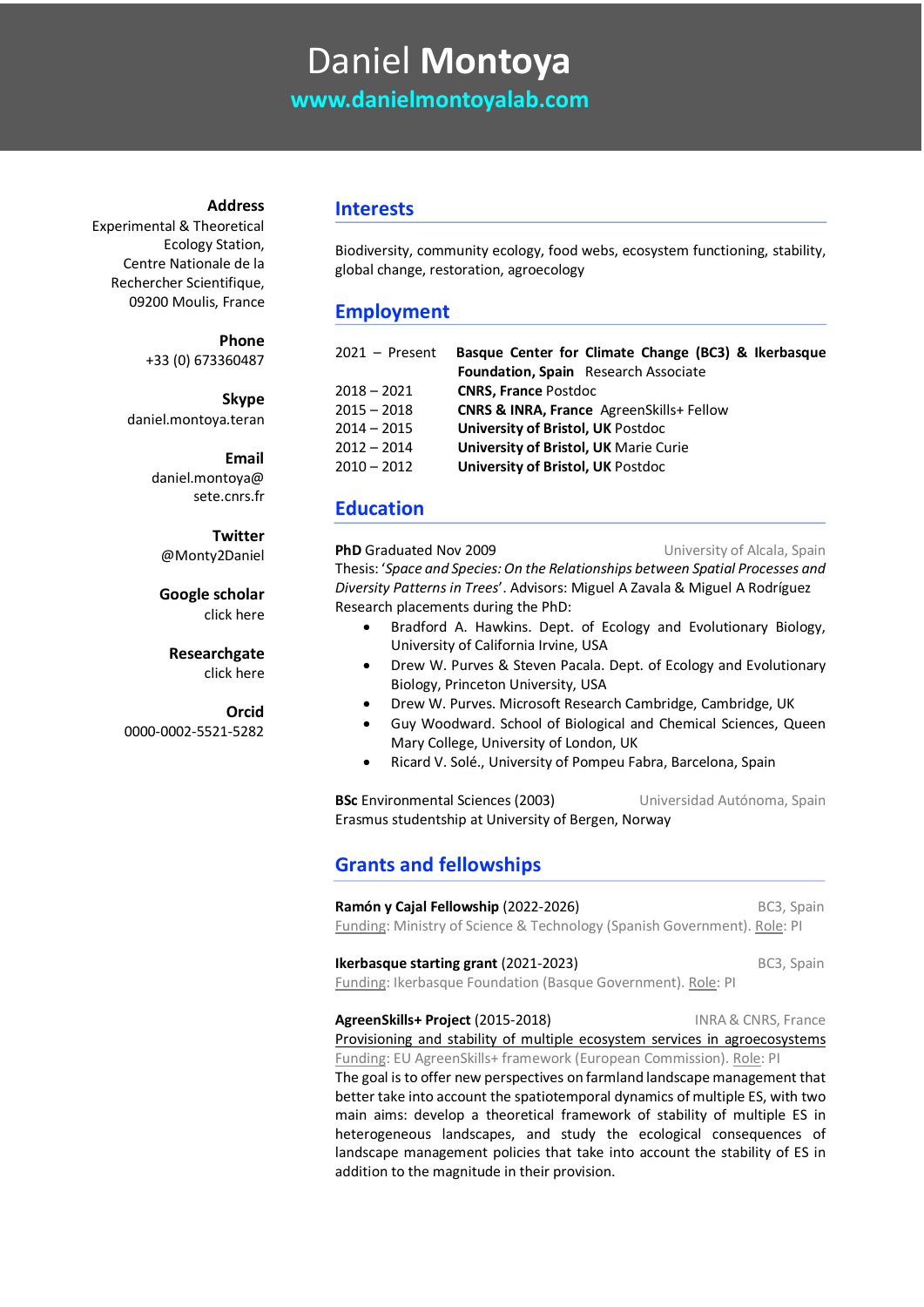#### **ERC project** (2017-2022) **CNRS**, France

The combined effects of climatic warming and habitat fragmentation on biodiversity, community dynamics and ecosystem functioning

Funding: European Research Council. Role: Research collaborator

#### **NERC Project** (2013-2017) University of Bristol, UK

Food webs at the landscape level: are we missing the wood for the trees?

Funding: National Environment Research Council (NERC). Role: Research co-Investigator

Our aim is to determine how working at the wider scale of the landscape (defined as a mosaic of habitats) affects our understanding of the structure and functioning of ecological networks. Thus, are landscape webs simply the sum of their habitat webs, or do they have emergent properties that cannot be predicted from component webs?

#### **Project Grant** (2016-2018) **BC3, Spain**

Estimating recovery time of temperate forests after anthropogenic impacts along a complexity gradient Funding: Spanish National Research Agency. Role: Research co-Investigator

This project investigates the recovery of species interaction networks after perturbations, i.e. mine abandonment. We quantify plant–mycorrhizal fungi–fungivorous insect networks along a chronosequence of the last 300 years (built using 14C and dendrochronology) within a mining area in Navarre (Northern Spain).

#### **Project Grant** (2018-2020) **BC3, Spain**

Ecosystem recovery in ancient norse settlements of greenland

Funding: National Geographic Society. Role: Research co-Investigator

Experimental studies on ecosystem recovery are short term, but the recovery process may take much longer, as shown by paleo-ecological studies. In this project, we apply space-for-time substitutions to build chrono-sequences of the restoration of several components of biodiversity and functioning of degraded ecosystems. We use this approach to Old Norse settlements of South-west Greenland abandoned in c. 1450 AD. This pilot study aims to investigate changes in the structure and stability of plant-mycorrhizal-fungi networks in response to perturbations, in this case hay cropping, and after such perturbations ceased.

#### **BES Large Research grant (2014-1025)** University of Bristol, UK

Does range expansion leave enemies behind? Butterfly pathogen and parasitoid communities in response to climate change

### Funding: British Ecological Society. Role: PI

This project investigates how range shifts affect the enemy diversity (parasitoids and pathogens) of three UK butterflies that have expanded their range in the last decade in response to climate change. The interdisciplinary project, in collaboration with scientists and practitioners (Butterfly Conservation, Avon Wildlife Trust) brings together the fields of community ecology, climate change and metagenomics.

#### **ERC Project (2015-2020)** CNRS, France

Biodiversity, stability and sustainability in spatial ecological and social-ecological systems

Funding: European Research Council. Role: Research collaborator

The goal is to develop a coherent body of new theory on the stability of ecosystems and coupled social–ecological systems and its relationships with biodiversity at multiple spatial scales that can inform empirical ecology, landscape management, and sustainable development. My role as collaborator is to contribute to advance our knowledge on the stability and synchrony of multiple ecosystem services in heterogeneous landscapes to provide new perspectives on the stability of food webs and on synergies and trade-offs between multiple ecosystem services across space.

### **Project Grant** (2014-2018) **CNRS & INRA, France**

Viabilité et adaptation des ecosystèmes productifs, territoires et ressources face aux changements globaux

Funding: Association National pour la Recherche. Role: Research collaborator

The future of intensive farming systems in the context of global change is a considerable challenge: tomorrow's agriculture will have to deliver innovative solutions that are acceptable to civil society and produce sufficient food, while integrating environmental objectives in a global context of increasing uncertainty.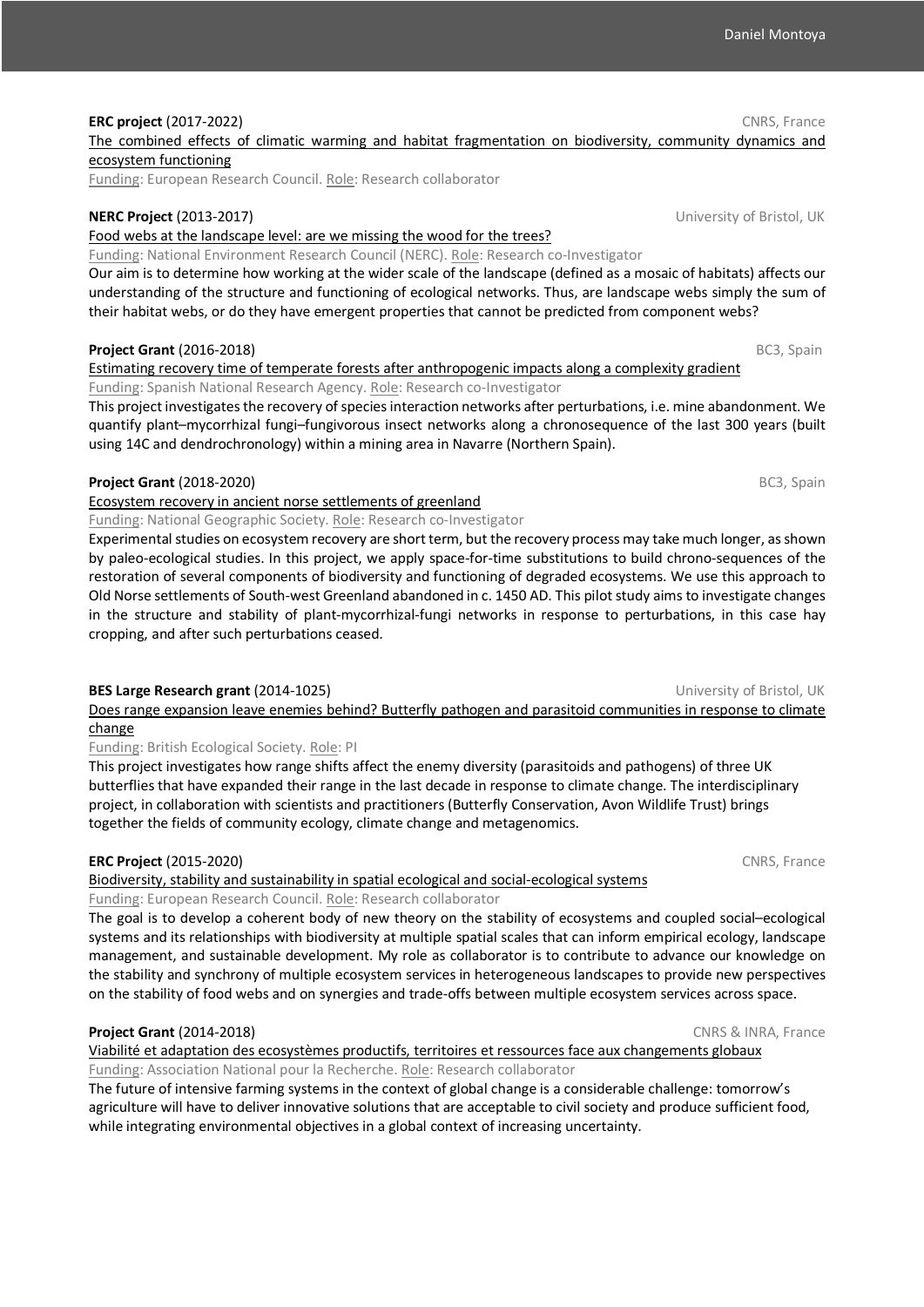**SESYNC-iDiv Synthesis grant** (2014-2015) **SESYNC (USA) & i-Div (Germany)** 

Feedbacks between biodiversity and ecosystem functions and services during the recovery process of restored ecosystems after anthropogenic disturbance

Funding: National Socio-Environmental Synthesis Centre (SESYNC) and the German Centre for Integrative Biodiversity Research (i-Div). Role: Research co-Investigator

This research will investigate the pattern and timing of recovery of both biodiversity and ecosystem functions and services in ecosystems following large-scale disturbances (agriculture, damming, eutrophication, hurricane/cyclones, invasive species, logging, oil spills, and overfishing).

#### **Marie Curie fellowship (2012-2014) University of Bristol, UK University of Bristol, UK**

Ecological restoration in model communities

Funding: European Commission (7th Framework Programme 2007-2012). Role: PI

The current, massive anthropogenic alteration of natural habitats is one of the main threats to global biodiversity. Ecological restoration is used to reverse this process, although the challenges involved in achieving this aim are widely recognized. While there has been some progress in gathering data appropriate to a firmer scientific footing, restoration ecology still lacks a general theory. The goal is to start to develop a general theory of ecological restoration as, without such theory, restoration will remain site and context specific, general rules will remain elusive and there will be no conceptual framework to extend as restoration practice develops.

**Spanish postdoc Project** (2010-2012) **University of Bristol, UK University of Bristol, UK** Models for ecosystem restoration

Funding: Spanish Ministry of Science. Role: PI

The goal is to develop models to investigate the recovery of multispecies communities after human-induced perturbations.

# **Project grant (2009-2012) Project grant (2009-2012)** University of Alcala, Spain

Ecological interactions and global change in mediterranean forests

Funding: panish Ministry of Science. Role: Research collaborator

The general objective is the study of some ecological interactions within Mediterranean forest ecosystems, their consequences and how they may affect by Global Change. I participated in one subproject that focused on the role of regional patterns and local processes on the structure and dynamics of the Mediterranean forest in response to Global Change.

**Project grant (2006-2009) Project grant (2006-2009) University of Alcala, Spain** Mediterranean forest dynamics in a scenario of global change Funding: Spanish Ministry of Science. Role: Research collaborator The general objective of the project is to understand the dynamics of the Mediterranean forest under a global change scenario, using a multidisciplinary approach. **Teaching**

| Biodiversity, biotic interactions and ecosystem services (summer school)<br>Universidad Pública de Navarra, Spain            | Sept 2021 - |
|------------------------------------------------------------------------------------------------------------------------------|-------------|
| Master Biologie des Organismes, des Populations et des Ecosystèmes<br>Université Paul Sabatier, Toulouse, France             | $2020 -$    |
| Master Biodiversité, écologie et évolution Parcours ECONOMICS & ECOLOGY<br>CNRS - Université Paul Sabatier, Toulouse, France | $2019 -$    |
| <b>Science writing course</b>                                                                                                | $2017 -$    |

CNRS Moulis, France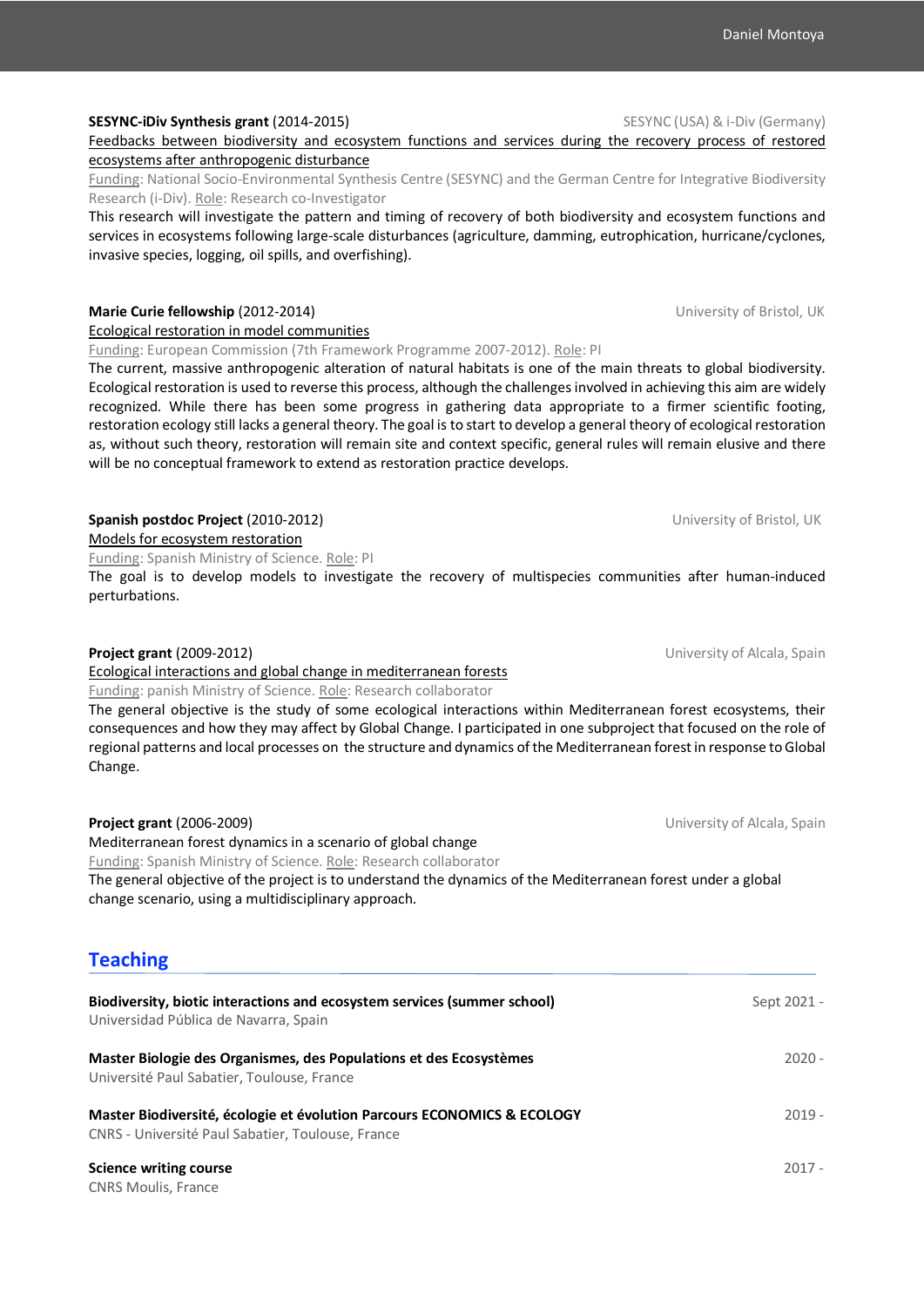| Tutor of 1st and 2nd year Biology students<br>University of Bristol, UK | 2012-2014 |
|-------------------------------------------------------------------------|-----------|
| Simulation models in Ecology<br>University of Alcala, Spain             | 2009-2010 |
| <b>Non-linear dynamics in Ecology</b><br>University of Alcala, Spain    | 2006-2007 |
| Student supervisor in field trips<br>University of Alcala, Spain        | 2005-2006 |
| Statistical analysis of ecological data<br>University of Alcala, Spain  | 2005-2006 |

# **Student supervision**

|                                                                     |                            | Field work ecology studies: sampling methods and field work organization 2012-2014                                           |                                           | University of Bristol, UK   |
|---------------------------------------------------------------------|----------------------------|------------------------------------------------------------------------------------------------------------------------------|-------------------------------------------|-----------------------------|
| Student names:                                                      |                            |                                                                                                                              |                                           |                             |
| Sol Milne                                                           | Laura Graham               | Sian De Bell                                                                                                                 |                                           |                             |
| Joanne Morten                                                       | Amy Newman                 | Lewis Hiller                                                                                                                 |                                           |                             |
| <b>Beth Stevens</b>                                                 | Naomi Terry                | Victoria McNally                                                                                                             |                                           |                             |
| Alice Lawrence                                                      | <b>Kees Wanders</b>        | Clara Montgomery                                                                                                             |                                           |                             |
| Alicia Hodson                                                       | Rayssa Motta do Nascimento |                                                                                                                              |                                           |                             |
| M. A. Villoslada MsC Ecology 2007                                   |                            |                                                                                                                              |                                           | University of Alcala, Spain |
|                                                                     |                            | Project title: 'Allometric relationships in forest species of the Iberia Peninsula'                                          |                                           |                             |
| Fernanda Ribeiro PhD research stay 2013                             |                            |                                                                                                                              |                                           | University of Bristol, UK   |
| Thesis title: 'The restoration of tropical seed dispersal networks' |                            |                                                                                                                              |                                           |                             |
|                                                                     |                            | Her stay at the University of Bristol (UK) yielded a publication for her thesis.                                             |                                           |                             |
| Paloma Ruiz-Benito PhD external supervisor 2013                     |                            |                                                                                                                              |                                           | University of Bristol, UK   |
| and management implications'                                        |                            | Thesis title: 'Patterns and drivers of Mediterranean forests structure and dynamics under global change: theoretical         |                                           |                             |
| Asun Rodríguez-Uña Research stay supervision 2020                   |                            |                                                                                                                              |                                           | BC3, Spain                  |
|                                                                     |                            | Thesis title: 'Estimating recovery time of temperate forests after anthropogenic impacts along a complexity gradient'        |                                           |                             |
| Chris McWilliams PhD supervisor 2013-2016                           |                            |                                                                                                                              |                                           | University of Bristol, UK   |
| communities'                                                        |                            | Thesis title: 'Habitat loss and species interactions: An in-silico investigation of the structure and dynamics of ecological |                                           |                             |
|                                                                     |                            | The main chapter of his thesis was published in Nature Communications.                                                       |                                           |                             |
| New PhD supervision 2021-                                           |                            |                                                                                                                              | CNRS and Université Paul Sabatier, France |                             |

# **Referee experience**

**Journal reviewer**: Nature Ecology & Evolution, Trends in Ecology & Evolution, Ecology Letters, Philosophical Transactions of the Royal Society of London, PLoS ONE, Oikos, Global Ecology & Biogeography, Global Change Biology,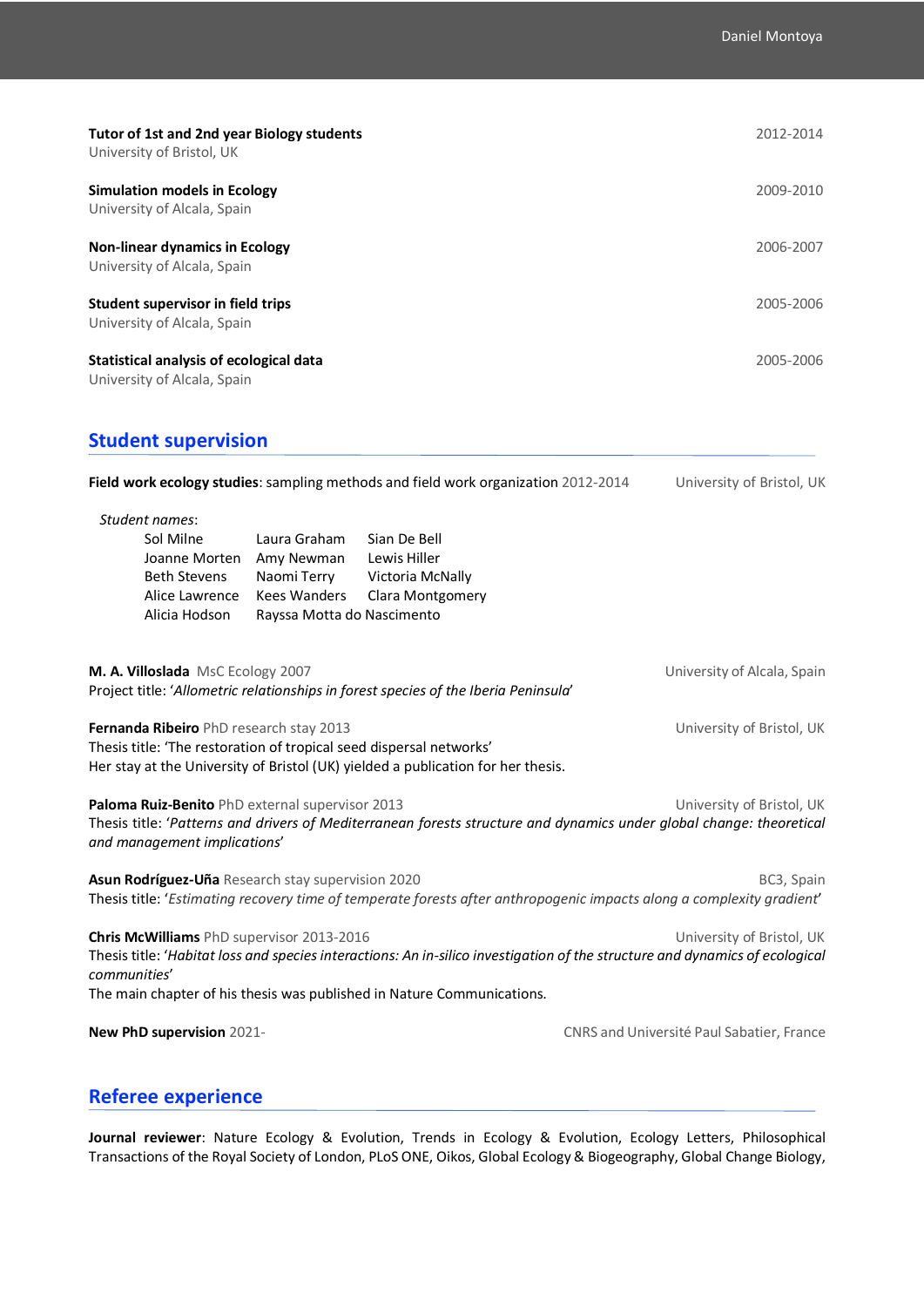Journal of Ecology, Journal of Animal Ecology, Functional Ecology, Journal of Biogeography, Restoration Ecology, Ecosistemas, Landscape Ecology, Ecography, Scientific Reviews, PLoS Computational Biology

**Review editor**: Journal of Animal Ecology, Frontiers in Ecology & Evolution

**Project referee**: British Ecological Society Review College; ANEP (National Agency for Scientific Evaluation, Spain) ; SNF (Swiss National Science Foundation)

**PhD jury**: Asun Rodríguez-Uña (June 2021)

## **Memberships**

**British Ecological Society (BES) Société Française d'Écologie (SFE)**

# **Invited speaking presentations**

| Spanish Terrestrial Ecology Association, National congress Plasencia, Spain<br>Oral presentation (keynote speaker)                                                                                                                                     | Oct 2021        |
|--------------------------------------------------------------------------------------------------------------------------------------------------------------------------------------------------------------------------------------------------------|-----------------|
| Merging social, economic and ecological networks for sustainable and resilient food systems<br>Oral presentation, Online symposium                                                                                                                     | December 2020   |
| Swedish University of Agricultural Sciences Uppsala, Sweden<br>Oral presentation                                                                                                                                                                       | Sep 2020        |
| <b>EcoFlor meeting Bilbao, Spain</b><br>Oral presentation                                                                                                                                                                                              | Mar 2020        |
| World Biodiversity Forum Davos, Switzerland<br>Oral presentation in Special session: The Role of Biodiversity in Multifunctional Landscapes<br>Oral presentation in Special session: Biodiversity and the multi-dimensionality of ecological stability | Feb 2020        |
| Agreenskills Annual Meeting Edimburgh, UK<br>Poster                                                                                                                                                                                                    | <b>Jun 2018</b> |
| Network-Area Workshop CNRS Moulis, France<br>Oral presentation                                                                                                                                                                                         | Dec 2017        |
| <b>Agreenskills Annual Meeting Paris, France</b><br>Oral presentation                                                                                                                                                                                  | Feb 2017        |
| BC3 Basque centre for climate change Bilbao, Spain<br>Oral presentation                                                                                                                                                                                | Apr 2015        |
| Society for Tropical Ecology ETH Zurich, Switzerland<br>Oral presentation                                                                                                                                                                              | Apr 2015        |
| <b>University of Queensland Brisbane, Australia</b><br>Oral presentation                                                                                                                                                                               | Nov 2012        |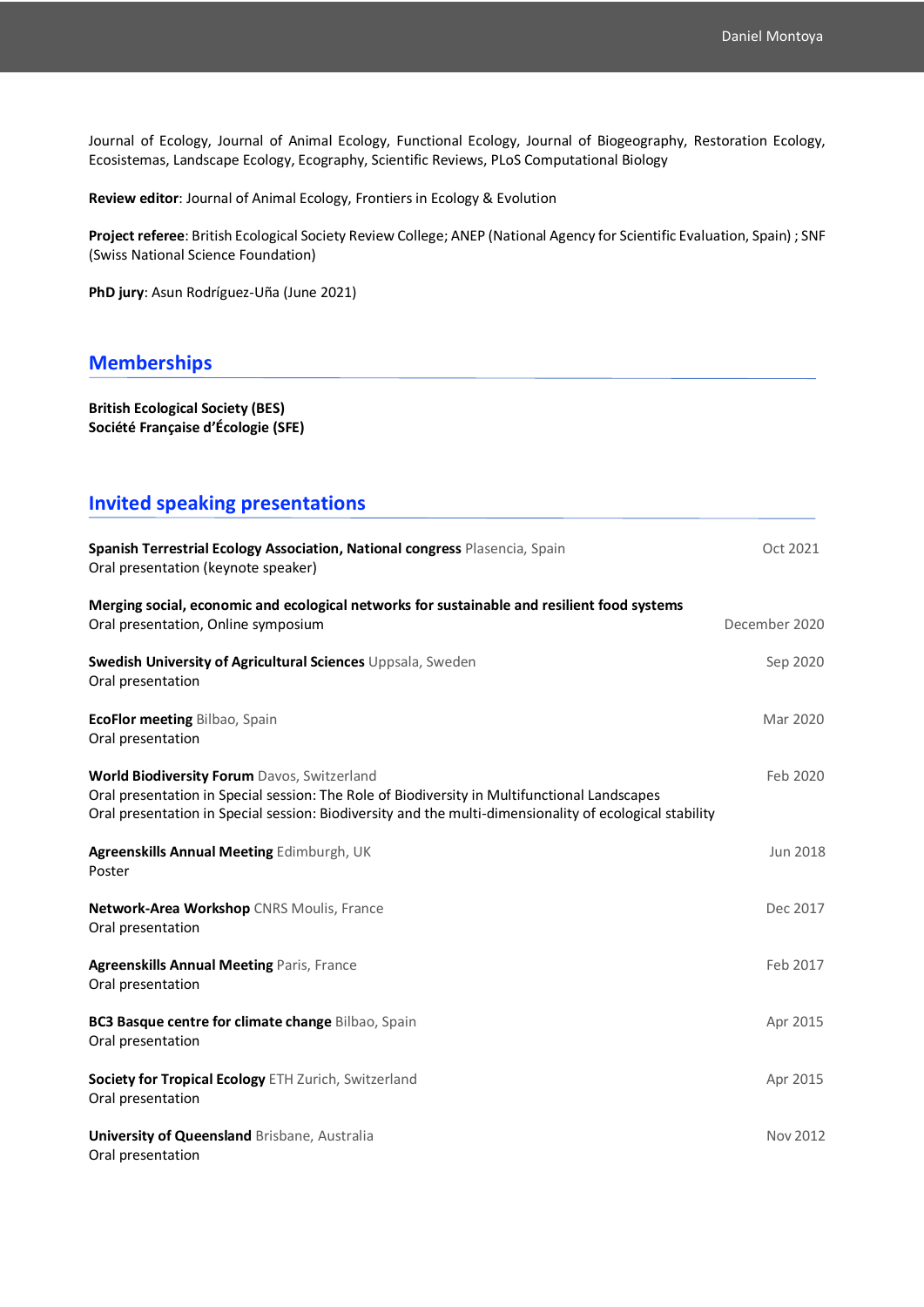| <b>Predictive life sciences networking event Bristol, UK</b><br>Oral presentation | May 2011 |
|-----------------------------------------------------------------------------------|----------|
| <b>Spanish natural history museum Madrid, Spain</b><br>Oral presentation          | 2009     |
| Queen Mary College London, UK<br>Oral presentation                                | 2007     |
| <b>Princeton University Princeton, USA</b><br>Oral presentation                   | 2006     |

# **Other conference presentations**

| 4 <sup>th</sup> International Symposium Ecological Networks Paris, France                                        | Sep 2019 |
|------------------------------------------------------------------------------------------------------------------|----------|
| 1st Meeting of the Iberian Ecological Society Barcelona, Spain<br>Oral presentation                              | Feb 2019 |
| <b>BioStaSes Review meeting Moulis, France</b><br>Oral presentation                                              | Mar 2018 |
| <b>GDR TheoMoDiv Paris, France</b><br>Oral presentation                                                          | Oct 2017 |
| 3rd International Symposium Ecological Networks Uppsala, Sweden<br>Oral presentation                             | Sep 2019 |
| EASYS SFE 'Ecology & agriculture for young scientists' CNRS Chizé<br>Oral presentation                           | Mar 2017 |
| Société Française d'Écologie annual meeting Marseille<br>Oral presentation                                       | Oct 2016 |
| 2 <sup>nd</sup> International Symposium Ecological Networks Bristol, UK<br>Co-Organizer                          | Sep 2019 |
| <b>BES-SFE joint meeting Lille, France</b><br>Oral presentation                                                  | Dec 2014 |
| 1st International Symposium Ecological Networks Coimbra, Portugal<br>Oral presentation                           | Oct 2013 |
| 2 <sup>nd</sup> International Symposium Ecological Networks Bristol, UK<br>Oral presentation                     | Sep 2019 |
| Society of Ecological Restoration International Madison, USA<br>Oral presentation                                | Oct 2013 |
| 12 <sup>th</sup> European Ecological Federation Congress Ávila, Spain<br>Oral presentation                       | Sep 2011 |
| Society of Ecological Restoration International Mérida, México<br>Special session organizer<br>Oral presentation | Oct 2011 |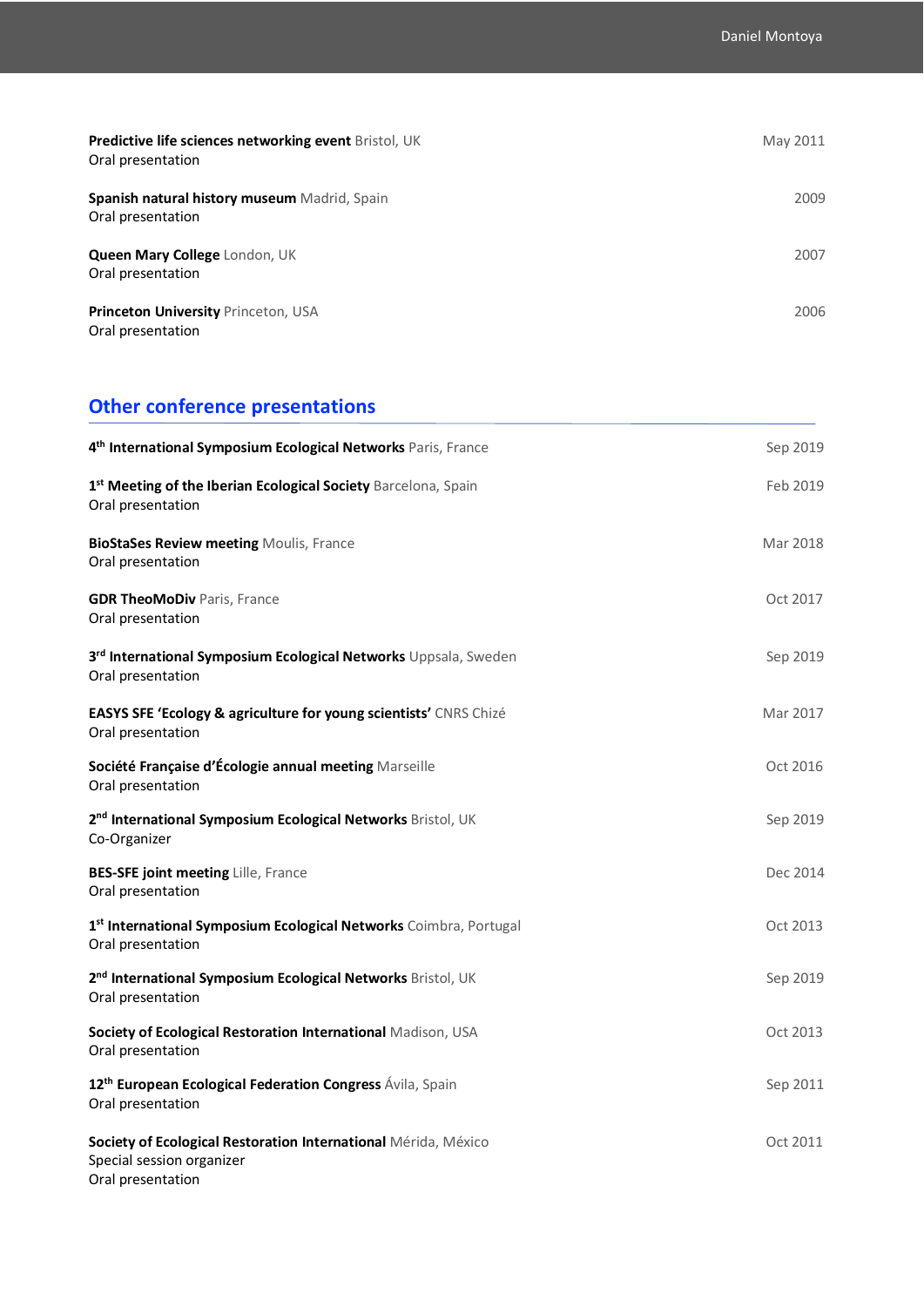**Spanish Congress on Global Change** Madrid, Spain Apr 2007 **Apr 2007** Apr 2007 Poster

| <b>Public activities</b>                                             |           |
|----------------------------------------------------------------------|-----------|
| <b>Exposing science to school students</b> Ariège, France            | 2017-2019 |
| <b>Science workshop</b> Moulis, France                               | Mar 2018  |
| <b>Mainstreaming Biodiversity: Defining biodiversity Bristol, UK</b> | Oct 2014  |
| <b>Bristol Researcher's Night Bristol, UK</b>                        | Sept 2014 |

#### **Research accessibility and articles in journals for a wider audience**

I am committed to share my work with a broad audience. This is why *91% of my research is free to read online* (top 1% of researchers worldwide). Besides, I have contributed to scientific divulgation by writing articles in journals for a wider audience:

**Montoya D**. (2021). The impacts of climate change: From a butterfly's microbiome to food security. *Journal of Animal Ecology* (blog series about UN Climate Change Conference – COP26) **Montoya, D**. (2019). Ecosistemas 28(2): 11-19. **Montoya D**. (2009). Revista Investigación y Ciencia 390, 12-13. **Montoya D**. (2008). Communicative & Integrative Biology 1:2, 146-147.

#### **Media impact**

Some of my research has been subject of media attention in national and international press articles, as well as of national research magazines, online news and websites (e.g. Wikipedia) and international institutions (e.g. museums):

**McWilliams et al (2019) coverage**: The Conversation, Yahoo! News, Newswise, Foreign Affairs New Zealand, Phys.org, EurekAlert!, Science Daily, Long Room, Institut écologie et environment (french), Environmental News Network

**Jones et al (2018) coverage**: ScienceNewsline, ScienceDaily, EurekAlert!, N-TV (german), Phys.org, IUCN. Recommended in F1000 Prime

**Meli et al (2017) coverage**: Firstpost., National Observer, SFGate, Seattle Post-Intelligencer, The Conversation. IUCN news of Meli et al (2017)

**Research mentioned in 5 Wikipedia articles! (e.g. Restoration Ecology and Frugivore page)**

**Montoya et al (2008) coverage**: RTVE, ABC, Diario Publico, UAH.es, SINC, Universia (spanish), EurekAlert!, EcoDiario, madri+d. Podcast Science, NASA and American Museum of Natural History

### **Peer-reviewed Publications**

I have 33 publications, with 30 SCI articles including high-impact journals like Science (1), Trends in Ecology and Evolution (1), Nature Communications (3), Nature Ecology & Evolution (2), Ecology Letters (1), Ecology (4), Proceeding of the Royal Society of London B (2) or Global Ecology & Biogeography (1). These articles have received >2200 citations so far s/Google Scholar. My h index is 20, and with 92% of my publications included in the first quartile of the Ecology, Evolution, Behaviour & Systematics category in ISI Journal Citations Reports. Impact factor: Average = 7.53; Median = 5.18.

**Names of joint-first authors are underlined.**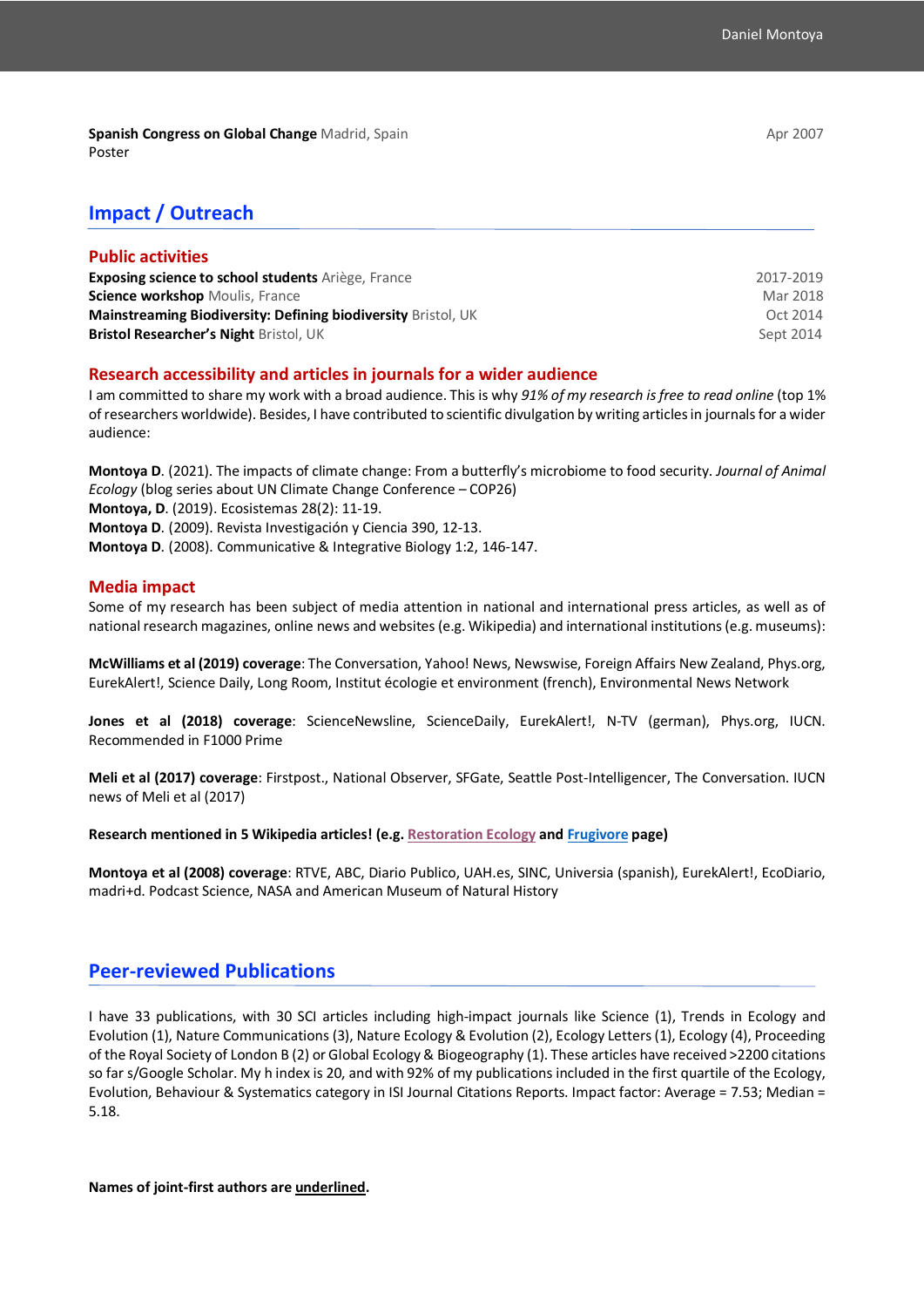#### **Scientific papers**

#### • *In preparation*

**Montoya D**., De Jong M. Warming-induced range expansion reduces complexity of the gut microbiome: a case study with three butterflies

Synodinos, A., Haegeman, B., **Montoya, D**., Sentis, A., Montoya, J.M. Effects of temperature and dispersal on trophic metacommunities.

**Montoya D**., Polimene, L., Montoya, J.M., Brunet, C et al. Microplastics impacts on the structure and functioning of marine microbial communities.

#### • *Under review*

Hackett T. D., Sauve A. M. C., Maia, K. P., **Montoya D**., Davies, N., Archer, R., Potts S., Tylianakis, J. M., Vaughan I. & Memmott J. Multi-habitat landscapes are more diverse, more stable and have improved function.

#### • *Published*

1. Galiana, N., Lurgi, M., Bastazini, V.A.G., Bosch, J., Cagnolo, L., Cazelles, K., Claramunt-López, B., Emer, C., Fortin, M.-J., Grass, I., Hernández-Castellano, C., Jauker, F., Leroux, S.J., McCann, K., McLeod, A.M., **Montoya, D**., Mulder, C., Osorio-Canadas, S., Reverté, S., Rodrigo, A., Steffan-Dewenter, I., Traveset, A., Valverde, S., Vázquez, D.P., Wood, S.A., Gravel, D., Roslin, T., Thuiller, W. and Montoya, J.M. Ecological network complexity scales with area. *Nature Ecology & Evolution* (In press)

2. **Montoya D**. (2021). The impacts of climate change: From a butterfly's microbiome to food security. *Journal of Animal Ecology* (blog series about UN Climate Change Conference – COP26)

3. **Montoya D**. (2021). Challenges and directions towards a general theory of ecological recovery dynamics: a metacommunity perspective. *One Earth* 4(8): 1083-1094

**4. Montoya D**., Haegeman B., De Mazancourt, C. & Loreau, M. (In press). Habitat fragmentation and food security in crop pollination systems. **Journal of Ecology** 109(8): 2991-3006

**5.** Moreno-Mateos D., Alberdi A., Mörrien E., van der Putten, W., Rodríguez-Uña, A., **Montoya, D**. (2020). The longterm restoration of ecosystem complexity. **Nature Ecology & Evolution** 4: 676–685

6. **Montoya D**., Gaba S., de Mazancourt C., Bretagnolle V. & Loreau M (2020). Reconciling biodiversity conservation, food production and farmers' demand in agricultural landscapes. **Ecological Modelling** 416: 108889.

7. Hackett, T., Sauve, A., Davies, N., **Montoya, D**., Tylianakis, J. & Memmott, J. (2019). Reshaping our understanding of species roles in landscape-scale networks. **Ecology Letters** 22(9): 1367-1377.

8. **Montoya D**., Haegeman B., Gaba S., De Mazancourt, C., Bretagnolle V. & Loreau M. (2019). Trade-offs in provisioning and stability of multiple ecosystem services in agroecosystems. **Ecological Applications** 29(2): e01853.

9. McWilliams, C., Lurgi, M., Montoya, J.M., Sauve, A. & **Montoya, D**. (2019). The stability of multitrophic communities under habitat loss. **Nature Communications** 10:2322.

10. **Montoya, D**. (2019). The restoration of ecological networks: Spatial and temporal scales, stability and global change. Special issue on Restoring interactions. **Ecosistemas** 28(2): 11-19.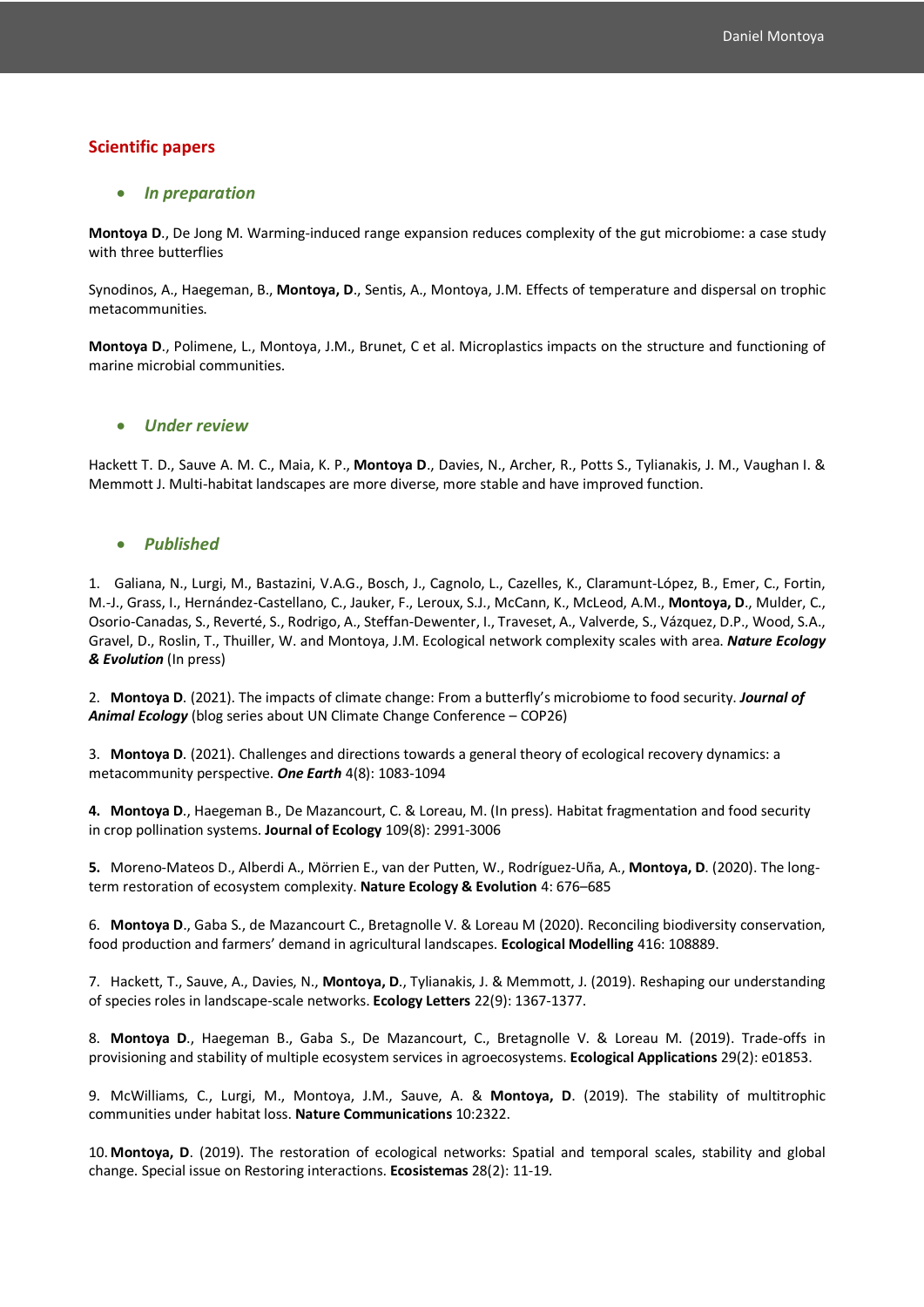11.Jones H.P., Jones P.C., Barbier E.B., Blackburn R.C., Rey Benayas J.M., Holl K.D., McCrackin M., Meli P., **Montoya D**. & Moreno-Mateos D. (2019). We agree with Larkin et al. 2019: restoration is context specific. **Proceeding of the Royal Society of London B** 286: 20191179.

12.Jones H. P., Jones, P.C., Barbier E.B., Blackburn R.C., Rey Benayas, J.M., Holl K.D., McCrackin M., Meli P., **Montoya D**. & Moreno-Mateos D. (2018). Restoration and repair of Earth's damaged ecosystems. **Proceeding of the Royal Society of London B** 285: 20172577.

13. Meli P., Holl K.D., Rey-Benayas J.M., Jones H.J., Jones P.C., **Montoya D**., Moreno-Mateos D. (2017). A global review of past land use, climate, and active vs. passive restoration effects on forest recovery. **PLoS ONE** 12(2): e0171368.

14. Moreno-Mateos D., Barbier E.B., Jones P.C., Jones H.P., Aronson J., López-López J.A., McCrackin M.L., Meli P., **Montoya D**. & Rey-Benayas J.M. (2017). Anthropogenic ecosystem disturbance and the recovery debt. **Nature Communications** 8:14163.

15. Emer C., Memmott J., Vaughan I.P., **Montoya D**. & Tylianakis J.M. (2016). Species roles in plant– pollinator communities are conserved across native and alien ranges. **Diversity & Distributions** 22, 841-852.

16. Lurgi M., **Montoya D**. & Montoya J.M. (2016) The role of space and diversity of interaction types on the stability of complex ecological networks. Special Issue: Theory of Food Webs. **Theoretical Ecology** 9, 3-13

17. Ribeiro F., **Montoya D**., Furtado R., Memmott J. Pizo, M.A. & Rodrigues R.R. (2015). The restoration of tropical seed dispersal networks. **Restoration Ecology** 23, 852-860

18. **Montoya D**., Yallop M.L. & Memmott J. (2015). Functional group diversity increases with modularity in complex food webs. **Nature Communications** 6:7379

19. Russo L., Memmott J., **Montoya D**., Shea K. & Buckley Y.M. (2014). Patterns of introduced species interactions affect multiple aspect s of network structure in plant-pollinator communities. **Ecology** 95, 2953-2963.

20.Nenzen H., **Montoya D**. & Varela S. (2014). The impact of 850,000 years of climate changes on the structure and dynamics of mammal fo od webs. **PLoS ONE** 9(9): e106651.

21. **Montoya D**., Rogers L. & Memmott, J. (2012). Emerging perspectives in the restoration of biodiversity-based ecosystem services. **Trends in Ecology and Evolution** 27, 666-672.

22. Alburqueque, F.S. Olalla-Tárraga M.A., **Montoya D**. & Rodríguez M.A. (2011). Environmental determinants of woody and herb plant species richness patterns in Great Britain. **Ecoscience** 18, 394-401.

23. **Montoya D**. Alburquerque F.S., Rueda M. & Rodríguez M.A. (2010). Species response patterns to habitat fragmentation: do trees support the extinction threshold hypothesis? **Oikos** 119,1335-1343.

24. **Montoya D**., Purves D.W., Urbieta I.R. & Zavala M.A. (2009). Do Species Distribution Models explain spatial structure within tree species ranges? **Global Ecology & Biogeography** 18, 662-673.

25. Bini L.M et al (**Montoya** as mid author) (2009). Coefficient shifts in geographical ecology: an empirical evaluation of spatial and non-spatial regression. **Ecography** 32, 1-12.

26. **Montoya D**., Zavala M. A., Rodríguez M. A. & Purves D. W. (2008). Animal versus wind dispersal and the robustness of tree species to deforestation. **Science** 320, 1502-1504.

27. **Montoya D**. (2009). Resistencia a la deforestación. Los beneficios de la dispersión de semillas por animales. **Revista Investigación y Ciencia** 390, 12-13.

28. **Montoya D**. (2008). Habitat loss, dispersal, and the probability of extinction of tree species. **Communicative & Integrative Biology** 1:2, 146-147.